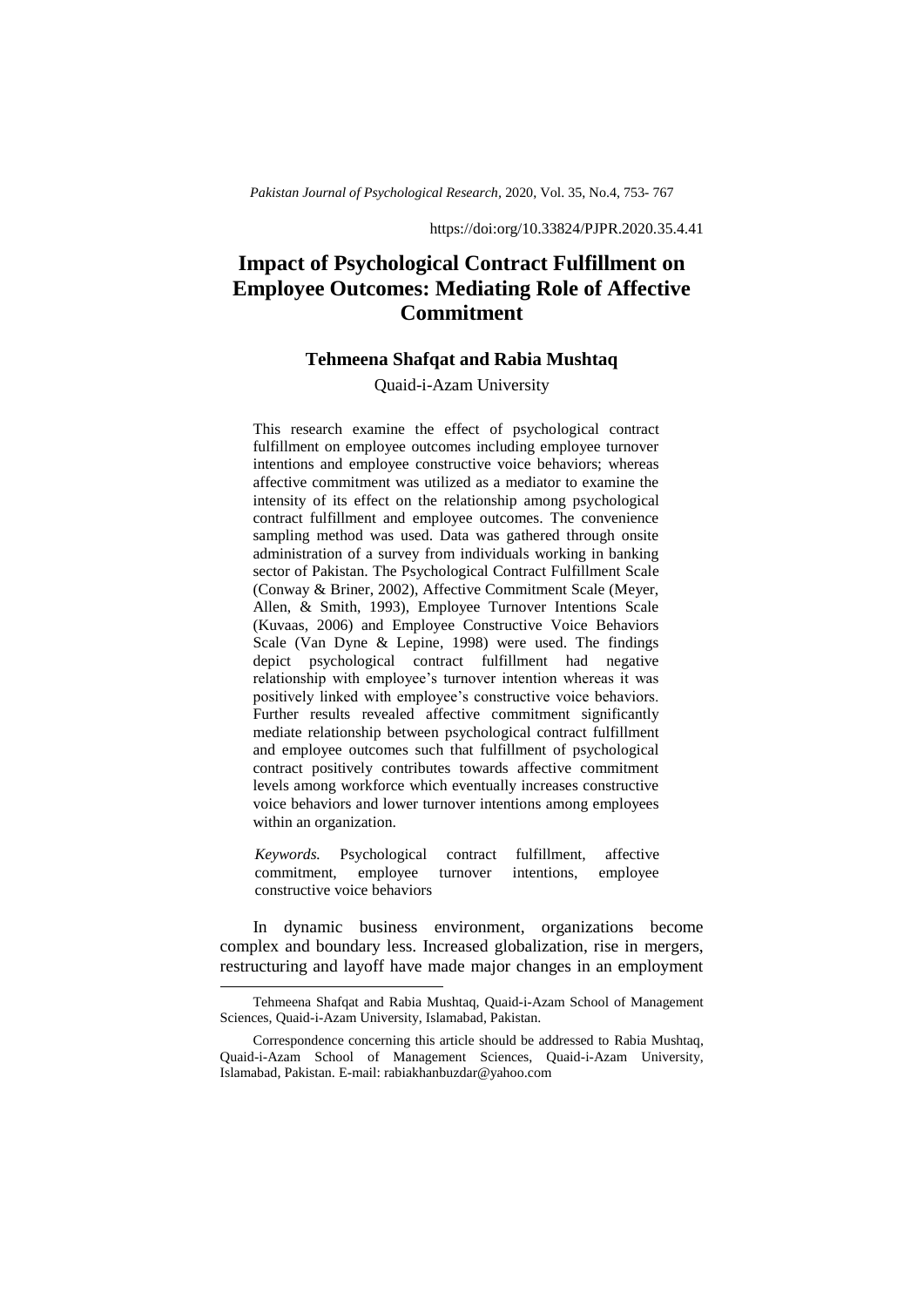relationship. In these circumstances psychological contract has appeared as a central phenomenon to investigate an employee and its employing organization relationship. According to Alcover, Martinez-Inigo, and Chambel (2012), a variety of events takes place at workplace induce emotional reactions among employees. The employee's attitudes and behaviors are impacted by these affective experiences. When a positive event occurs at workplace, it shades the cognitive evaluations of ones job in a way that affirmative events capability will leads the employees toward positive view of their job and employing organization and eventually employees are motivated to achieve desired outcomes. Whereas negative events will leads the employees toward the negative view of their jobs and eventually workers are less motivated to place effort into their work tasks (Liu, 2019; Sobaih, Ibrahim, & Gabry, 2019).

In both developed and developing economies, employment relationship has been transformed due to worldwide financial crisis resulting in a wide variety of contract breaches. Hence management of psychological contract and its effective monitoring became a challenge for organizations (Conway & Briner, 2005). The prior researches in area of psychological contract have been majorly rooted in Anglo-Saxon economies indicating plethora of studies highly concentrated in nonwestern context. However a few scholars have focused to investigate the psychological contract in context of developing countries (Agarwal & Bhargava, 2014; Ahmad & Zafar, 2018). Till to date prior researches in area of psychological contract in context of developing nations is at early stages of development. The area is conceptually and empirically underdeveloped (Rayton, Brammer & Millington, 2015). The prominent Asian countries focused by few psychological contract scholars recently include countries like China (Hui, Lee, & Rousseau, 2004), Philippines (Restubog & Bordia, 2006) and Hong Kong (Kickul, Lester, & Belgio, 2004); hence warranting a need for more empirical research in Asian context.

Moreover, Pakistan has been characterized as country having unique economic, institutional, socio-cultural, political and local factors. Various multinational organizations have started their operations in Pakistan because of availability of cheap labor along with vast potential market (Ahmad & Zafar, 2018; Bukhari, 2008; Sobaih et al., 2019). In this perspective, banking sector is categorized as the most significant pillar of any economy to enable it to function smoothly. A range of mergers and acquisitions have been observed in banking sector at domestic level during the time period of financial crisis. All these factors results in deterioration of employee job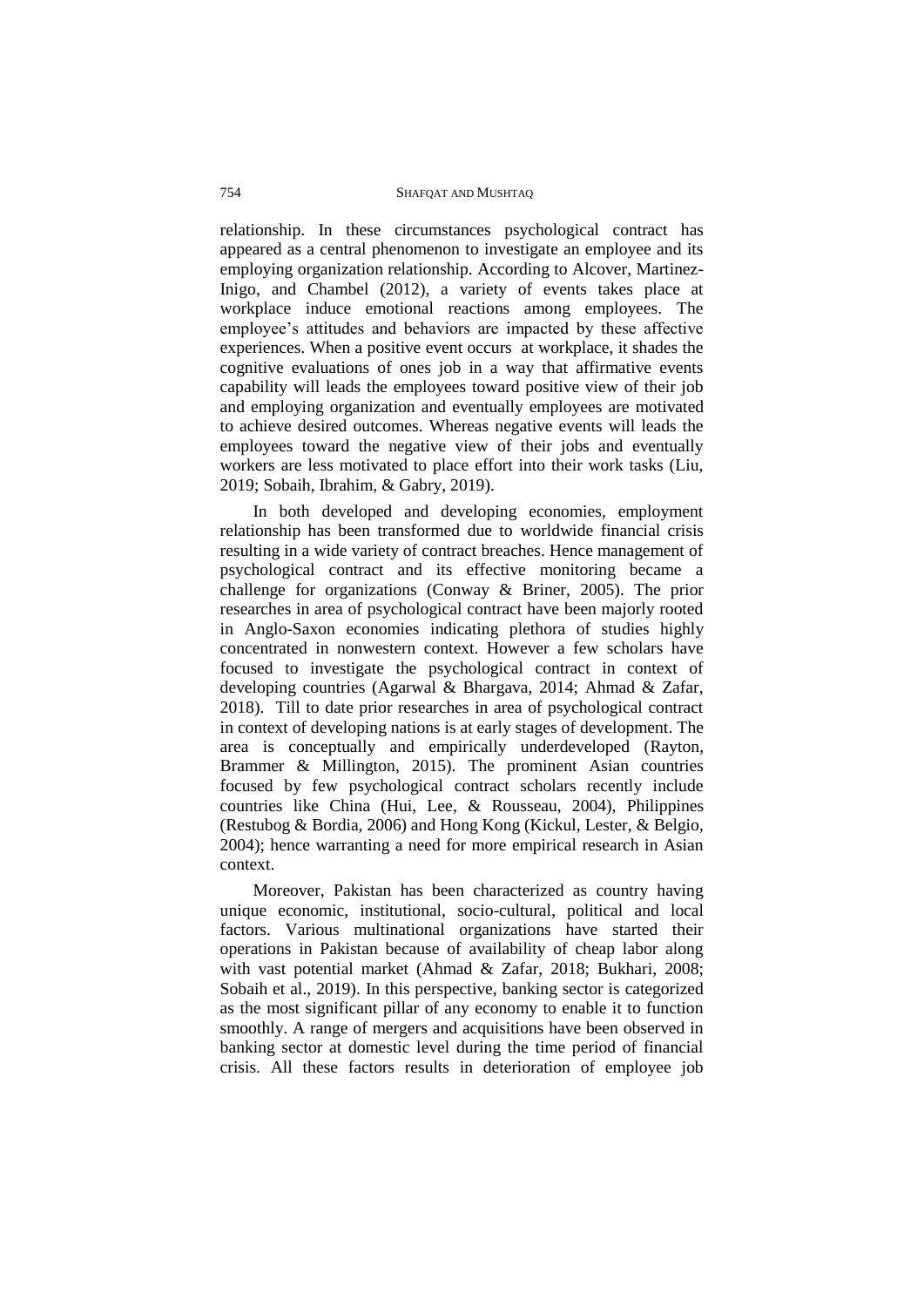security, an increase in level of uncertainties associated with job and ultimately the quality of working conditions also aggravates. As a result banking organizations need to reassess and modify their views in perspective of exchange relationship between them and their workforce as reflected on psychological contract of employees as these employee reactions influences overall organizational performance drastically (Khaliq et al., 2019; Liu, 2019). The influence of psychological contract fulfillment on work outcomes involving employee turnover intentions and constructive voice behaviors has not been studied. Furthermore, the role of affective commitment as a mediator has also not been investigated empirically in context of Pakistan. Hence responding to call for more empirical research in a non-western context in area of psychological contract (Agarwal & Bhargava, 2014; Khaliq et al., 2019) this study focuses on Pakistan and investigates influence of psychological contract fulfillment on employee work outcomes along mediated mechanism in banking sector of Pakistan to provide valuable implications for academics and practitioners in the area.

Psychological contract fulfill mentis a substantial indicator of the attitudinal and behavioral reactions of workers at workplace (Ahmad & Zafar, 2018) because the mutual promises are the basis for psychological contract. Psychological contract fulfillment has been perceived by workforce when organizational promises are executed and employee's expectations are met (Rayton et al., 2015). Moreover in organizations, the feelings of being valued among employees have been created by psychological contract fulfillment, it leads toward more trust upon employing organization and ultimately it results in a positive influence up on workplace outcomes for employees and for the organizations (Conway & Coyle-Shapiro, 2012).

Employee turnover intention refers to an estimated probability of any particular individual that in future he will leave the employing organization. Prior researches have exhibited that psychological contract fulfillment has significant association with employee turnover intentions. Collins (2010) reported that when psychological contracts are fulfilled, employee behaves positively in an employment relationship as it increases employee confidence upon organization and ultimately employee intention to leave an organization reduces. Conversely it is being identified by Colquitt, Baer, and Long, (2014), when the organizational promises and obligations are not executed by the employer, an employee is less likely to continue the employment relationship hence an employee turnover intention triggers.

Positive outcome of psychological contract fulfillment appears in many forms but employee constructive voice is a more prominent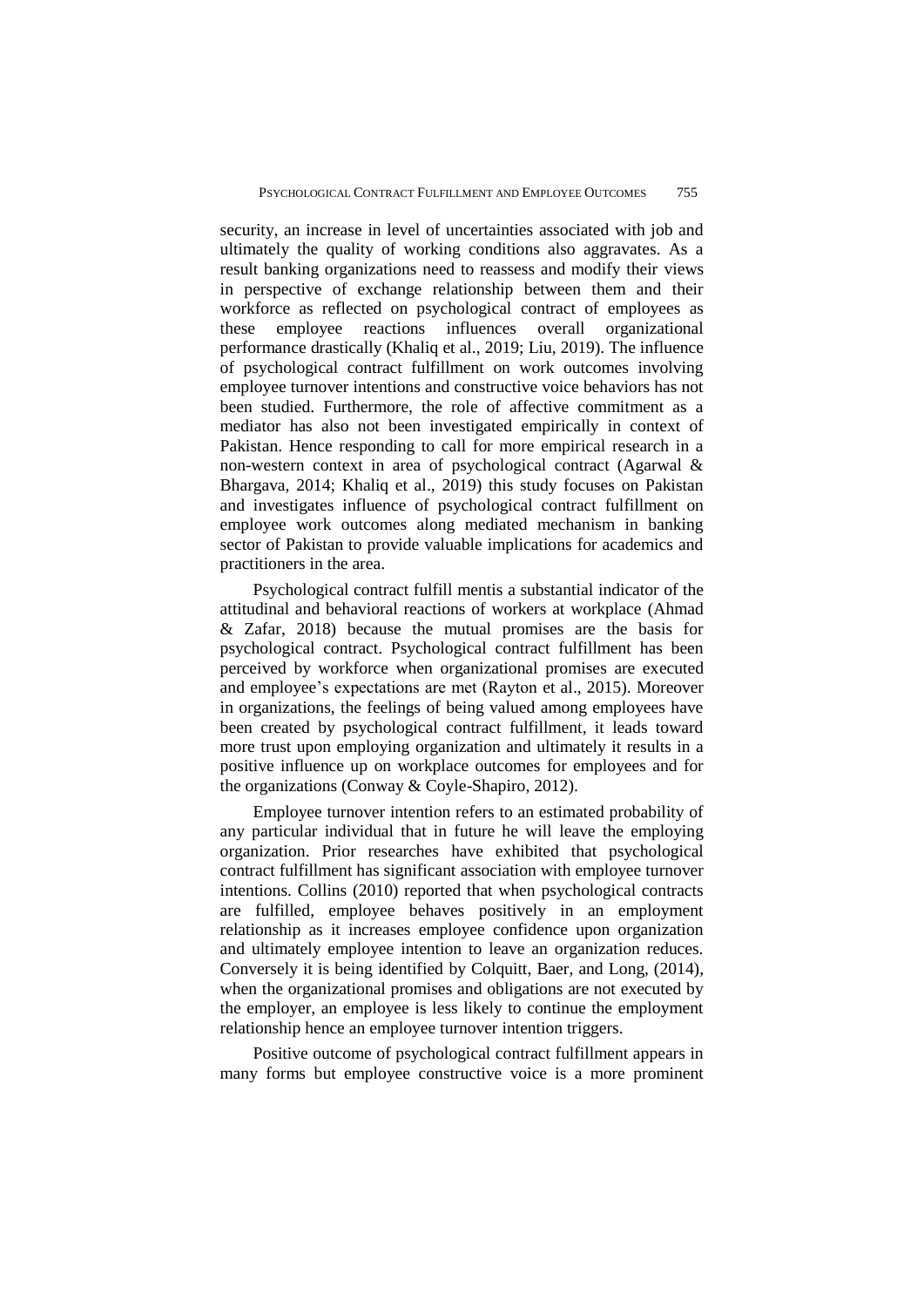affirmative employee action which may reflects employee participation in different organizational activities involving decision making practices and generation of innovative ideas through which positive change can be promoted within the organizations (Maynes & Podsakoff, 2014). Prior researches have indicated that psychological contract fulfillment has a positive link with constructive voice behavior of work force within an organization. Hu et al. (2018) described that employees will work in a more constructive manner when psychological contract of employees has been honored. Further norm of reciprocity also suggests that when a move has been made by one party involved in an exchange relationship, the other party will also respond positively to strengthen the relationship. With the passage of time, these social exchange relationships turn into stable levels of commitment, loyalty and emotional investment between parties. Thus psychological contract fulfillment results in an increase in constructive voice behaviors among work force as the extent of mutual trust and respect between an employee and employer has been enhanced leading towards positive reciprocation behaviors i.e. an increase in employee constructive voice behaviors (Chang, Hsu, Liou, & Tsai, 2013; Ng, Feldman, & Butts, 2014).

Moreover affective commitment is considered valued indicator for positive organizational outcomes (Fontinha, Chambel, & Cuyper, 2014). Affective commitment has been emerged as the most significant dimension of organizational commitment in context of psychological contract as the extent to which the actual experience of a focal employee within the organization matched with his needs and expectation influence the level of affective commitment. At the same time, organizational effectiveness can be increased with the help of affective commitment as it indicated employee desire to stay within the organization (Zagenczyk, Gibney, Few & Scott, 2011). Meyer and Allen (1997) stated that organizational commitment reflects identification and attachment of a worker with their organization. They also reported that organizational commitment is categorized into three elements i.e., affective commitment, continuance commitment and normative commitment. Affective commitment represents a worker emotional involvement and attachment with its employing firm. Positive level of affective commitment leads an employee to continuously being an integral part of the employing organization and ultimately employee is aligned with the organizational goals.

When workers perceive their psychological contract is honored by the employer, commitment is reflected in their attitudes, ultimately translating into more positive employee outcomes at workplace. Hence consistent with norm of reciprocity, higher contract fulfillment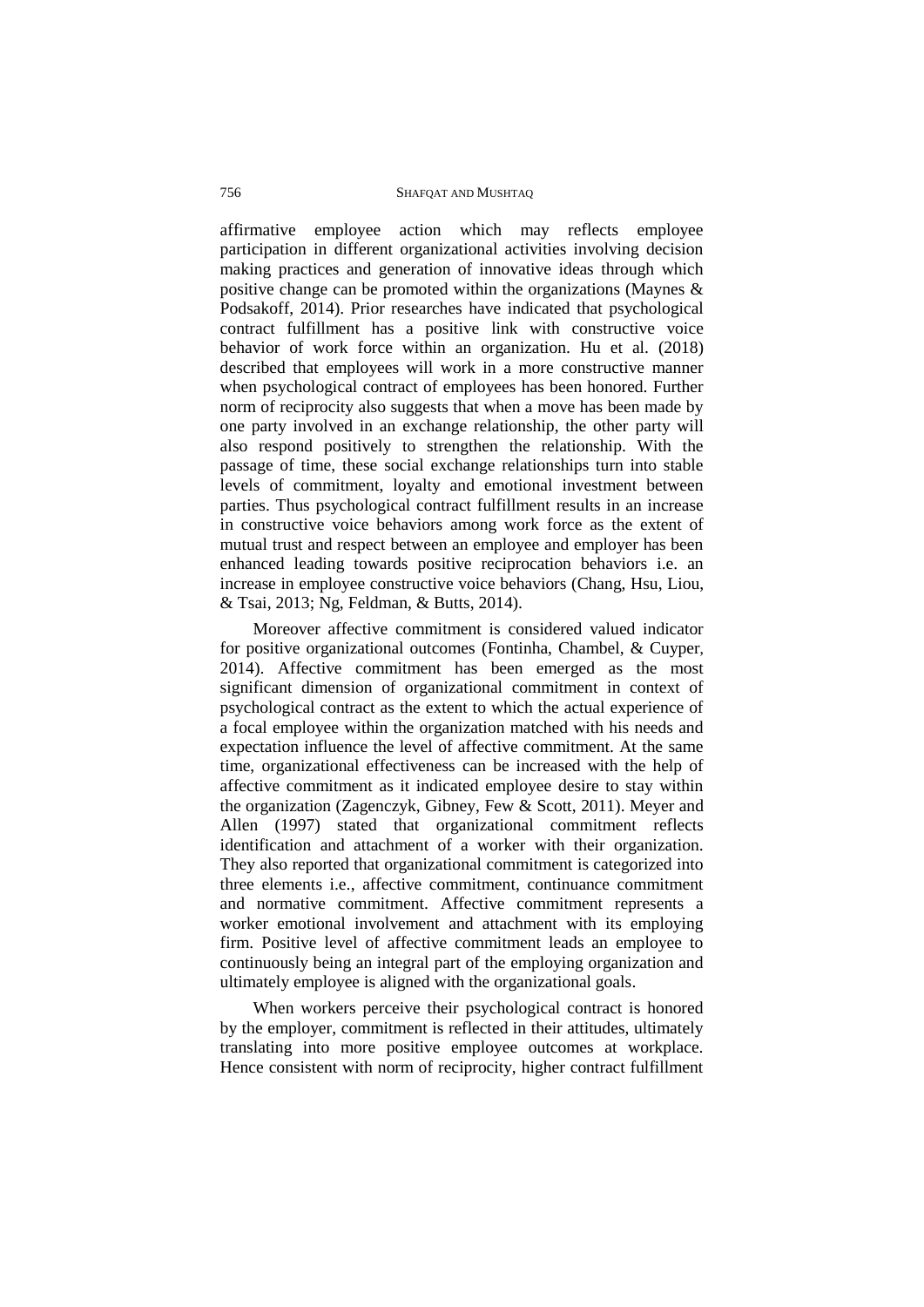will results in higher commitment levels among employees and ultimately higher affective commitment contributes toward lower turnover intentions and higher constructive voice behaviors (Fontinha et al., 2014).

# **Hypotheses**

Based on aforementioned discussion, following hypotheses are derived for this study.

- 1. Psychological contract fulfillment will be negatively associated with employee's turnover intentions.
- 2. Psychological contract fulfillment will be positively associated with employee's constructive voice behaviors.
- 3. Affective commitment will mediate the association between psychological contract fulfillment and employee's turnover intentions.
- 4. Affective commitment will mediate the association between psychological contract fulfillment and employee's constructive voice behaviors.

# **Method**

The research design is an indication of selection of specific dimensions of a research process been employed in a research study to logically and explicitly address the research problem. The positivist paradigm was followed in this research. The positivist paradigm facilitates quantitative researcher to employees' complex statistical data analysis techniques that help them to provide important insight regarding respective field (Saunders, Lewis, Thornhill, 2012). The quantitative research mainly focuses on investigating the relationships among different variables of study that are numerically measured and statistically analyzed (Saunders et al., 2012). Hence in present study, quantitative research approach enable researcher to explore the extent to which psychological contract fulfillment effects employees outcomes and degree to which affective commitment mediates the relationship of psychological contract fulfillment with employees outcomes.

### **Sample**

The unit of analysis for current research comprises of the employees of banking sector operating in Pakistan. The sample data  $(N = 497)$  was gathered by questionnaires from employees of public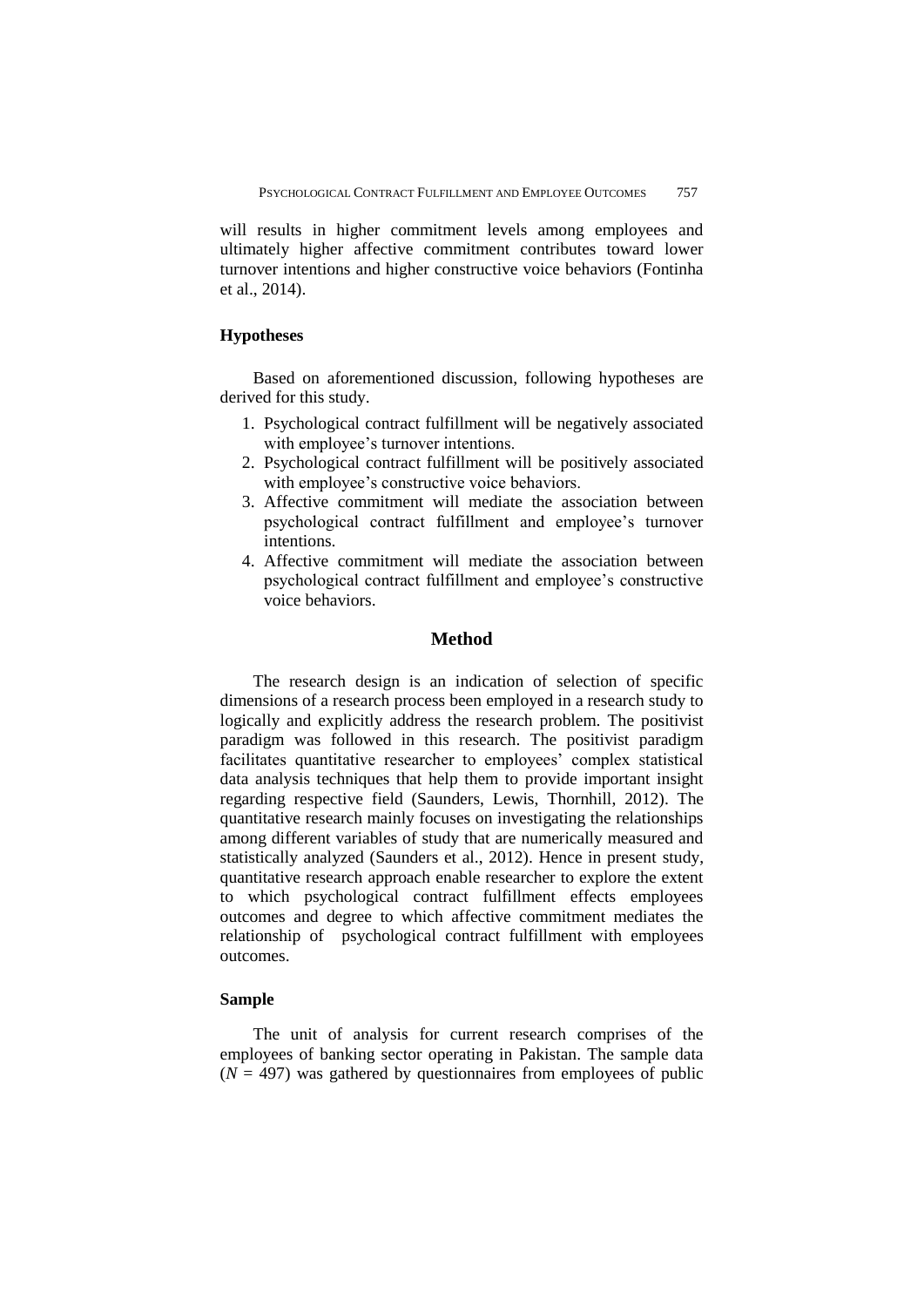and private sector banks. The data collection was based on public and private sector banks to reduce elements of biasness. Further the particular constructs in this research including psychological contract fulfillment and employees outcomes wholly relied upon the selfperceptions of individual respondents (i.e., employees) because these constructs can be studied in an effective way by considering the intended respondents only, that is, the organizational employees. The convenience sampling method was followed for distributing questionnaires among employees of banking sector. In total, 600 questionnaires were directly administered to different branches of both public and private sector banks and after initial data screening 497 usable questionnaires were retrieved achieving a response rate of 82.9%.

Twenty-one items were utilized in the survey questionnaire for measuring the latent variables of this study including PCF, AFFC, ETOI and ECV. The 497 usable questionnaires represents the employee responses working in different public and private sector banks operated in Rawalpindi and Islamabad (for descriptive statistics see Table 1).

| anle |  |
|------|--|
|      |  |

|                |                    | $\frac{\%}{\%}$ |      |
|----------------|--------------------|-----------------|------|
| Gender         | Men                | 263             | 52.9 |
|                | Women              | 234             | 47.1 |
| Age (in years) | 21 - 30 Years      | 229             | 46.1 |
|                | 31 - 40 Years      | 214             | 43.1 |
|                | 41 Years and Above | 54              | 10.8 |
| Sector         | Public             | 209             | 42.1 |
|                | Private            | 288             | 57.9 |
| Education      | <b>Bachelors</b>   | 121             | 24.3 |
|                | <b>Masters</b>     | 271             | 54.5 |
|                | MS/M.Phil          | 70              | 14.1 |
|                | PhD                | 35              | 7.1  |

# *Sample Demographic Profile of Employees (497)*

#### **Measures**

In present study, primary data collection technique was utilized. In addition, the quantitative survey (i.e., questionnaire strategy) was employed for data collection purposes because by employing appropriate statistical techniques upon the survey instruments results can achieve higher generalizability for the whole sample and questionnaire strategy is characterized as simple to describe and understand (Saunders et al., 2012). The convenience sampling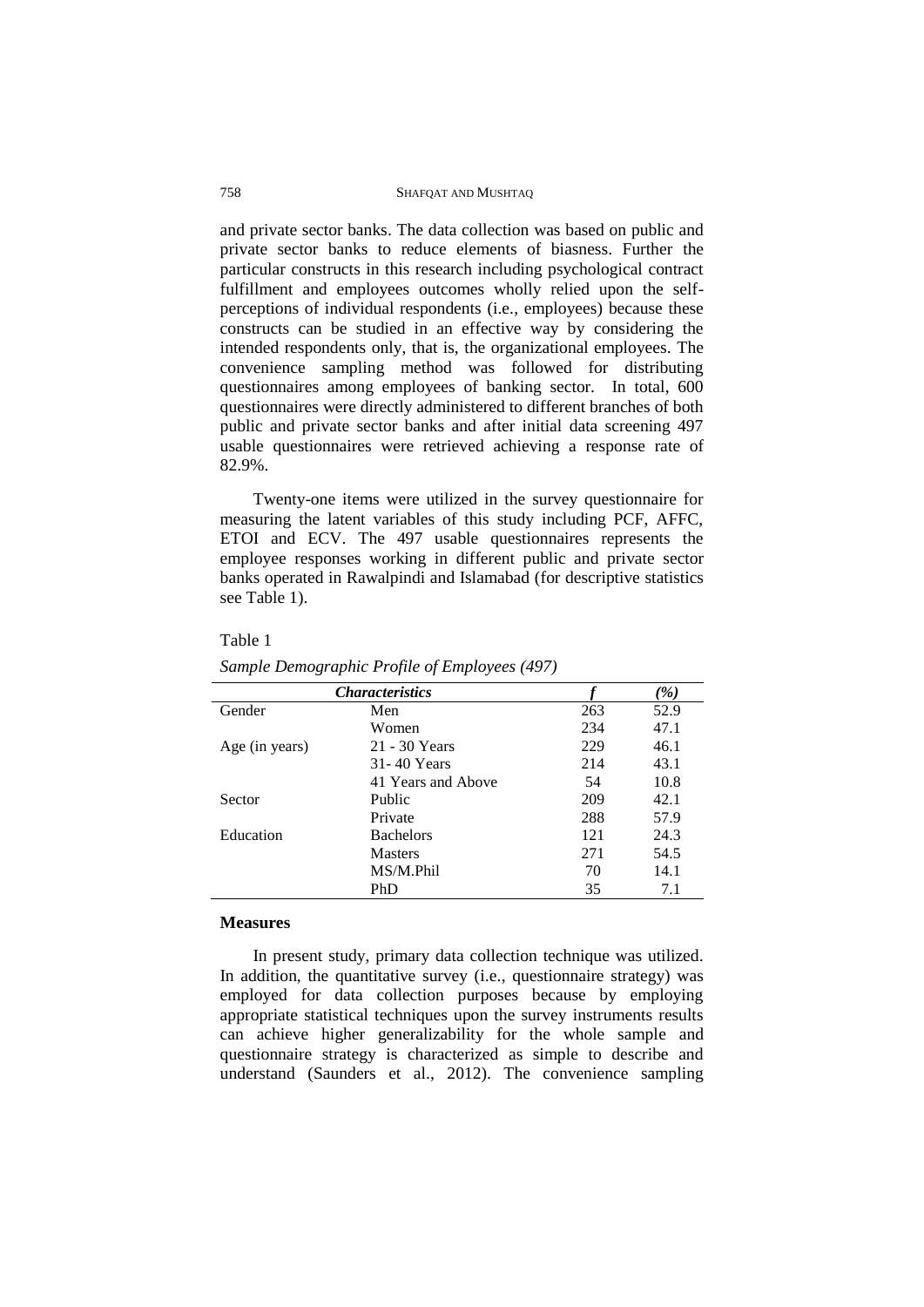technique was chosen to deal effectively with constraints of time, access to data and needed resources. Questionnaire of conducted research had three sections which include demographic information, psychological contract fulfillment section and employee work outcomes section.

**Psychological Contract Fulfillment Scale.** A four-item Psychological Contract Fulfillment Scale developed by Conway and Briner (2002) was used. The general perception of employees regarding fulfillment of their psychological contract has been captured by selected measure. The responses to scale were gathered on a 5 point Likert scale which range from *Strongly Agree* (1) to *Strongly Disagree* (5). The Cronbach's alpha for original four-item Psychological Contract Fulfillment Scale was .94 (Conway & Briner, 2002); while the Cronbach's Alpha value of reliability measure for current sample was .92 indicating good consistency and reliability of scale.

**Affective Commitment Scale.** A scale comprising of six-items titled as Affective Commitment Scale (Meyer et al., 1993) and reverse coding of three items was performed to capture true employee responses. The responses were gathered on a 5-point Likert scale which range from *Strongly Agree* (1) to *Strongly Disagree* (5). The Cronbach's Alpha for the original six item Affective Commitment Scale was .91 (Meyer et al., 1993); while, the Cronbach's alpha value of reliability measure for the current sample was .84 indicating good consistency and reliability of scale.

**Employee Turnover Intentions Scale.** Employee turnover intentions were evaluated with a scale of five item developed by Kuvaas (2006). The scale responses were gathered on a 5-point Likert scale which range from *Strongly Agree* (1) to *Strongly Disagree* (5). The Cronbach's alpha for the original five item Employee Turnover Intentions Scale was .92 (Kuvaas, 2006); while, the Cronbach's alpha value for the current sample was .95 revealing adequate reliability of the measure.

**Employee Constructive Voice Behaviors Scale.** A scale comprising of six items namely Employee Constructive Voice Behaviors Scale (Van Dyne & Lepine, 1998) was used. The scale responses were gathered on a 5-point Likert scale which range from *Strongly disagree* (1) to *Strongly agree* (5). The Cronbach's alpha for the original six item Employee Constructive Voice Behaviors Scale was .89 (Van Dyne & Lepine, 1998); while the Cronbach's Alpha value of .93 was attained for the present sample.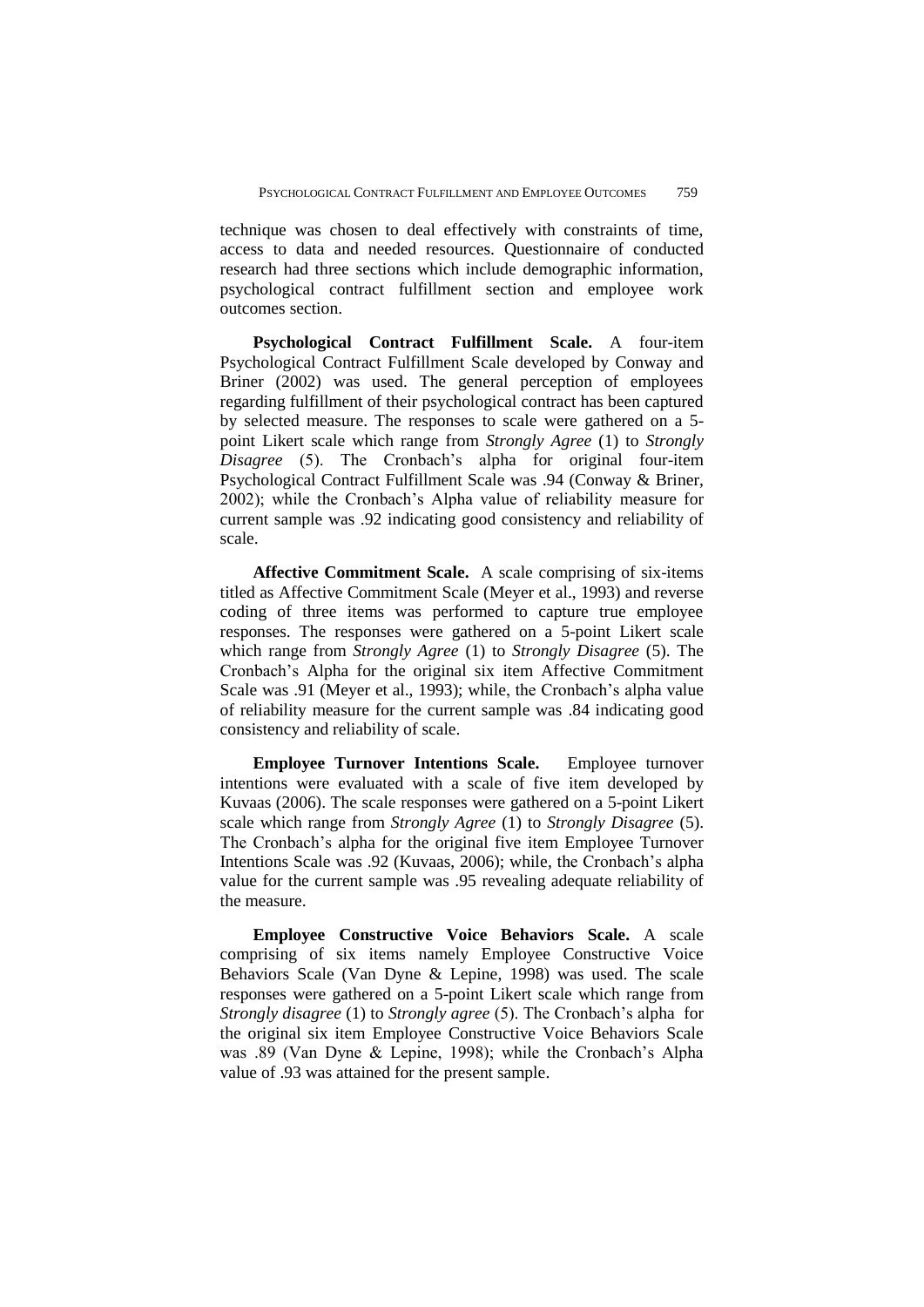### **Procedure**

The public and private sector bank employees which operated in Rawalpindi and Islamabad were visited, time off of employees were also utilized to get the honest and correct responses. All questionnaires were get filled in a direct contact with the employees. Firstly, the purposes of research have been explained to participants to provide the study background and to simplify the associated queries. Respondents were also informed that this study was related with their beliefs and feelings toward their present employing firm. The complete explanation regarding questionnaire were provided to respondents when required. Additionally, it was clarified that data was gathered only for academic purposes. Participants were also informed that anonymity of data would be maintained to get quality responses of respondents.

#### **Results**

For hypotheses testing, Regression analysis using SPSS 22and Hayes Process Model 4 for mediation was applied to examine the cause and effect relationships among psychological contract fulfillment, affective commitment, employee turnover intentions and employee constructive voice behaviors.

#### Table 2

*Correlation Matrix for All Study Variables (N=497)*

| Variables |       | SD    |   |           |        |        |  |
|-----------|-------|-------|---|-----------|--------|--------|--|
| 1 PCF     | 14.49 | 5.029 | ٠ | $\cdot$ 0 | $-.62$ | .59    |  |
| 2 AC      | 32.76 | 7.471 |   |           | $-.64$ | .64    |  |
| 3 ETOI    | 22.34 | 5.675 |   |           | ۰      | $-.45$ |  |
| 4 ECV     | 13 72 | 4.937 |   |           |        |        |  |
|           |       |       |   |           |        |        |  |

*Note.* PCF = Psychological Contract Fulfillment; AC = Affective Commitment; ETOI = Employee Turnover Intentions; ECV = Employee Constructive Voice Behavior.  $p < .01$ .

To check the degree of relation among variables Pearson correlation analysis was done. Table 2 shows the correlation among the variables. The statistics show that psychological contract fulfillment and affective commitment are significantly correlated in expected direction with employee turnover intentions and employee constructive voice behavior. All the variables are normally distributed with an acceptable skewness and kurtosis level, resulting in mean and standard deviation values being close to each other. Further the results of correlation analysis exhibits that psychological contract fulfillment is negatively linked with employee turnover intentions, while it is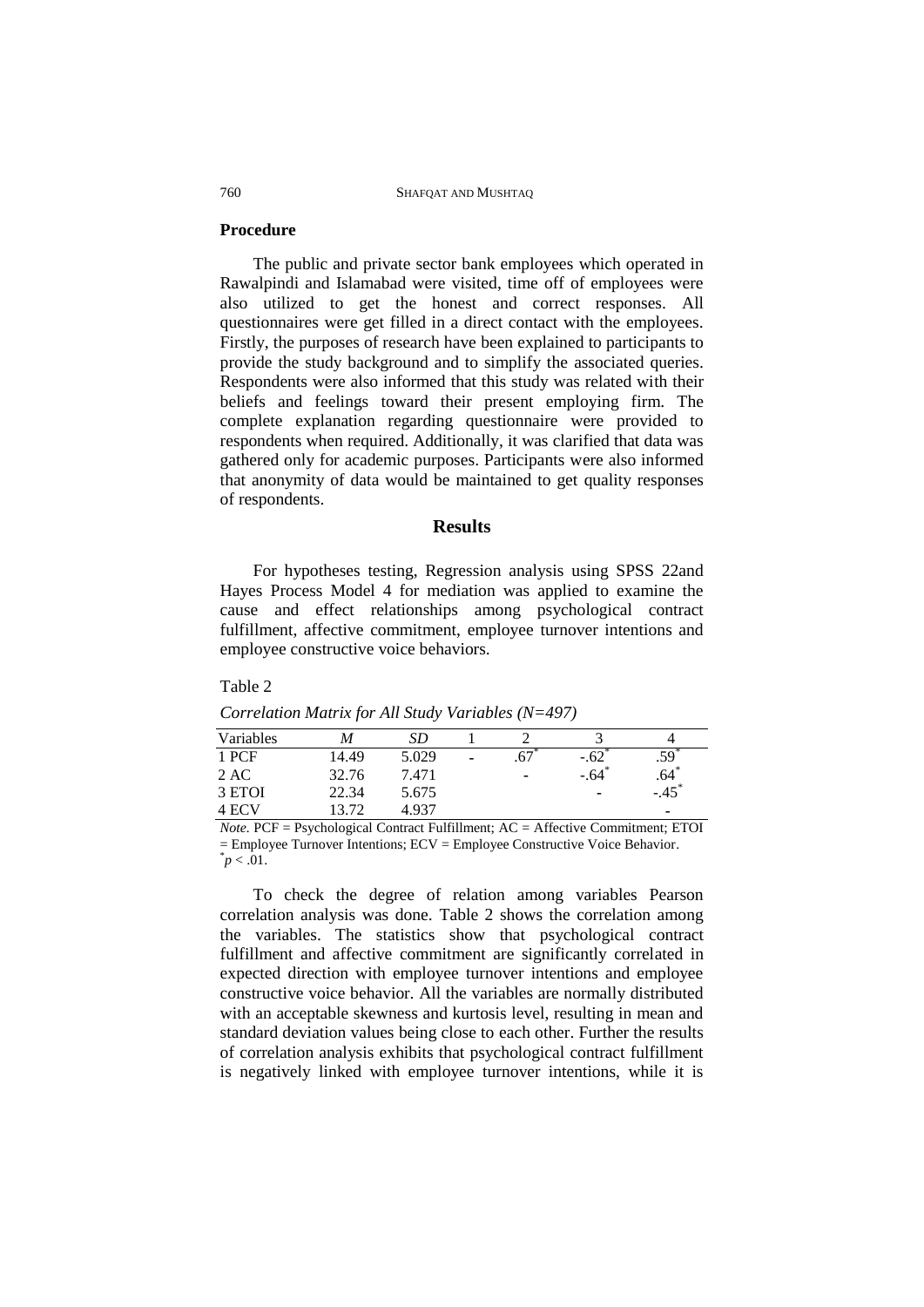positively linked with employee constructive voice behaviors. These results significantly support the Hypothesis 1 and Hypothesis 2 of present study as  $p < .01$ .

### Table 3

*Indirect Effect of Affective Commitment on Employee Turnover Intentions (N = 497)*

|        | 14.7       | .00 | .36    |        |
|--------|------------|-----|--------|--------|
| $-.02$ | - 6.36     | .00 | $-.14$ | $-.09$ |
| $-.59$ | $-16.6$    | .00 | $-.66$ | $-.52$ |
| .00    | $SE = .02$ | .00 | 02     | .04    |
|        |            |     |        |        |

*Note.* AFFC = Affective Commitment.

Table 3 shows result for affective commitment as a mediator in the relationship among psychological contract fulfillment and employee turnover intentions. The bootstrapping procedures were utilized to access the significance of mediation. The results revealed that all paths of mediation are significantly different from zero as shown by Table 3 accepting hypothesis 3 of this study. Further, the result (Table 3) of indirect effect of X on Y is also significant supporting mediating role of affective commitment. Thus model implies that affective commitment partially mediates the relationship among psychological contract fulfillment and employee turnover intentions such that affective commitment significantly transferred the positive impact of employee psychological contract fulfillment on employee's turnover intentions and hence minimizes the level of turnover intentions among workforce.

# Table 4

|                         |     |            |      | 95% CI |     |
|-------------------------|-----|------------|------|--------|-----|
| Path                    |     |            |      |        |     |
|                         | .41 | 14.7       | .00  | .36    |     |
| B                       | .46 | 9.65       | .00  | .37    | .56 |
|                         | .44 | 14.3       | .00. | .38    | .50 |
| Indirect effect of AFFC | .19 | $SE = .02$ | 05   | 14     |     |

*Indirect Effects of Affective Commitment on Employee Constructive Voice Behaviors (N = 497)*

*Note.* AFFC = Affective Commitment.

Table 4 shows result for affective commitment as a mediator in the relationship among psychological contract fulfillment and employee constructive voice behaviors. The bootstrapping procedures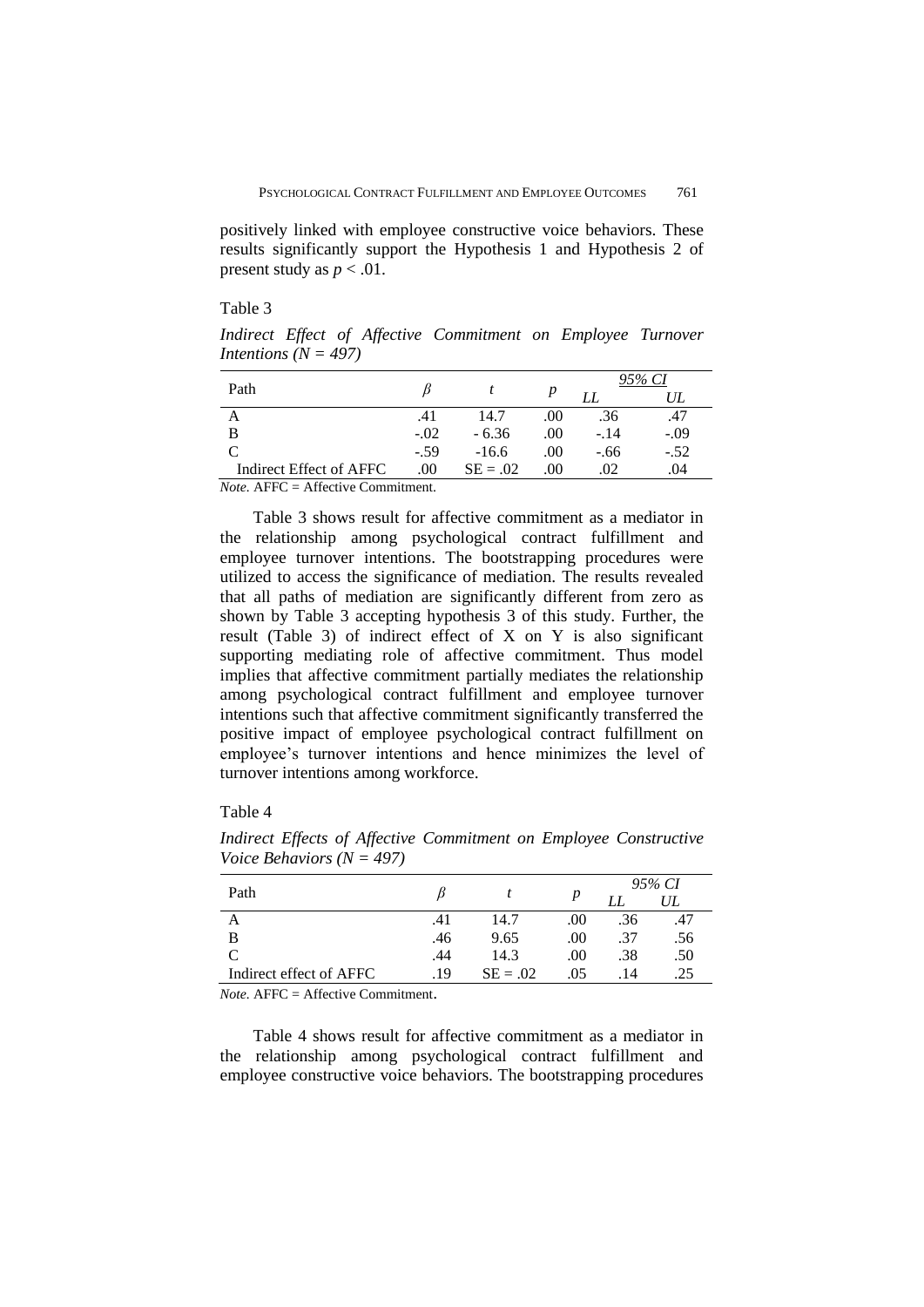were utilized to access the significance of mediation. The results revealed that all paths of mediation are significant; hence, offering support for hypothesis 4 of this study. Further, the results shows indirect effect of X on Y is also significant; thereby, supporting the mediating role of affective commitment. Thus model implies that affective commitment partially mediates the relationship among psychological contract fulfillment and employee constructive voice behavior.

# **Discussion**

The findings of regression analysis shows that psychological contract fulfillment has a negative association with employees' turnover intentions, hence accepts Hypothesis 1.The psychological contract is a kind of guarantee among a worker and employer that both parties to the relationship will upheld their side of deal. Positive level of psychological contract fulfillment results in strong confidence of employee upon the benefits of continuing employment relationship and ultimately employees are less willing to quit the employing organization and vice versa (Ahmad & Zafar, 2018; Sobaih et al., 2019). Further the findings indicated that psychological contract fulfillment has a positive association with employees' constructive voice behaviors at workplace, hence accepts Hypothesis 2. The attitudes and behaviors of workforce are influenced by affective experiences at workplace as emotional reactions have been induced among employees with respect to positive and negative events occurred at workplace. Employees are likely to uphold their side of obligations toward employer, when the psychological contract has been fulfilled by employing organization. Hence psychological contract fulfillment leads toward positive reciprocation behaviors of employees by engaging employees in constructive voice behaviors within organizations (Khaliq et al., 2019; Liu, 2019).

Moreover the model testing supports the mediating relationship between variables and showed that affective commitment partially mediates the relationship of psychological contract fulfillment with employee outcomes such that psychological contract fulfillment drives higher commitment levels among workforce that eventually translates into desirable employees outcomes at workplace, hence accepts Hypothesis 3 and Hypothesis 4 of current study. The results of this research are parallel with prior studies indicating a significant linkage among psychological contract fulfillment and employees outcomes along with mediating role of affective commitment (e.g. Ahmad & Zafar, 2018; Bal, Cooman, & Mol, 2013; Khaliq et al., 2019). The findings suggest that the ability of an organization to execute its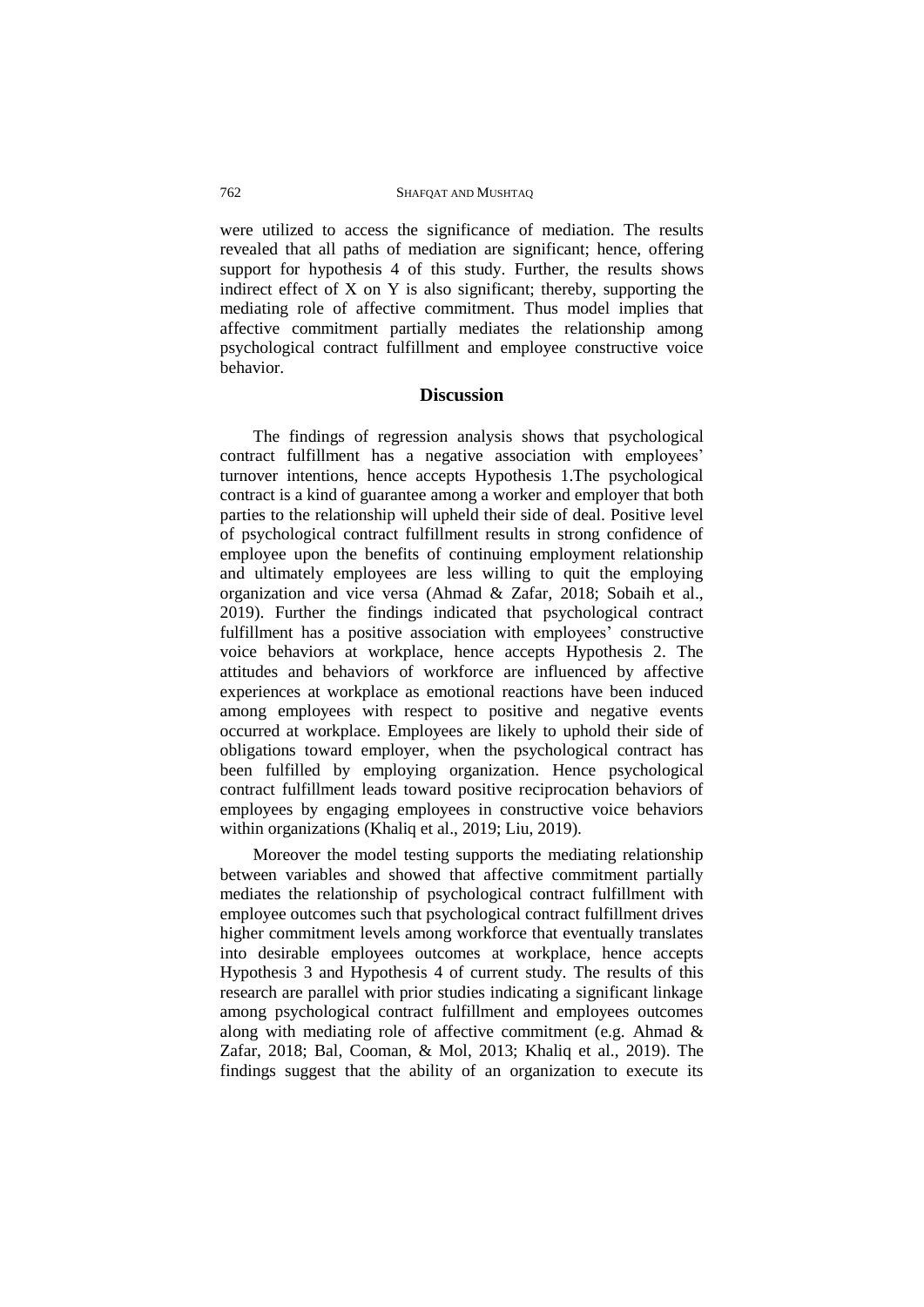obligations and promises in a psychological contract is a major factor to explain the employees' responses at workplace. Hence, when an employing organization compliments psychological contracts, workforce are likely to respond with more positive attitudes and behaviors as fulfillment of psychological contract strengthened relationship of trust in an employment relationship and improve identification of an employee towards its job tasks and employing organization (Liu, 2019; Sobaih et al., 2019)

# **Limitations and Suggestions for Future Research**

Empirical researches have certain limitations that need to be highlighted, so that the future studies will improve and expand the findings of these prior researches. First, the research design of this study is cross-sectional in nature. Second, survey measure was solely based on self-reporting of employees. If the employees do not reflect their true perceptions while providing the responses then it may lead to biasness in results (O' Campo & Dunn, 2012). As a result, the survey design recommendations presented by Podsakoff, MacKenzie, and Podsakoff (2012) were utilized for limiting the likelihood of common method variance in the current study.

The notion of psychological contract has been characterized as dynamic in nature that explains two parties' relationship of reciprocal exchange. The examination of the concept by analyzing it over different time for renegotiation purposes in contract might be overlooked. Thus longitudinal study will be beneficial for investigating the concept of psychological contract in dynamic perspectives. However this research provides valuable insights to academics and practitioners by uncovering important mediation mechanisms that connects the psychological contract fulfillment to employee outcomes by exploring the psychological contract route in a non-western context.

### **Practical Implications**

In current turbulent business environment, various organizations find it difficult to execute all of its organizational obligations and promises made toward their workforce on continuous basis (Arshad & Sparrow, 2010). Hence effective monitoring and management of the psychological contract became a challenge for organizations (Conway & Briner, 2005). The findings of current research recommend that organizations should reassess and modify their views in perspective of exchange relationship with workforce as reflected on psychological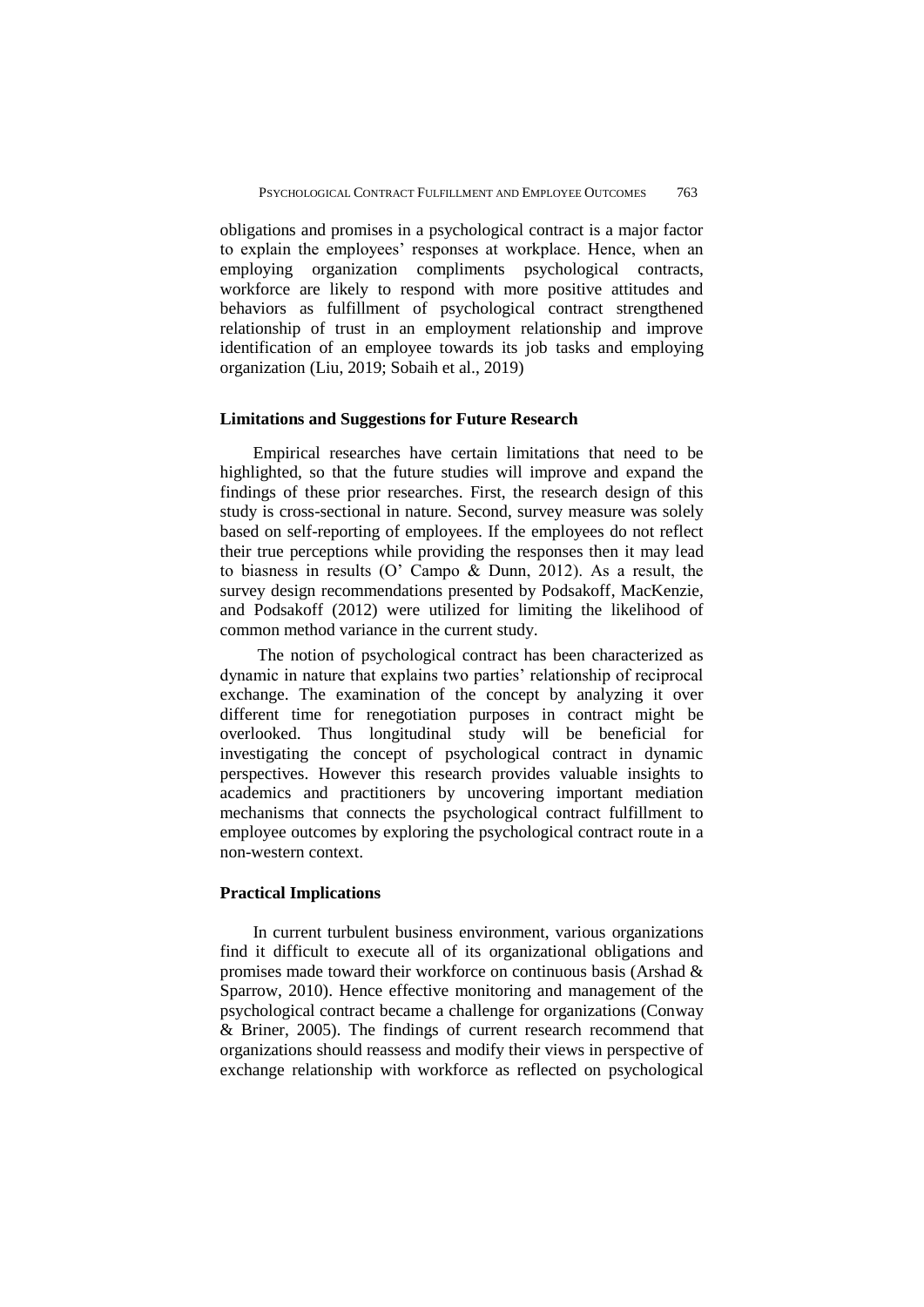contract of employees as employee reactions towards psychological contract influences overall organizational performance drastically. Another practical implication for managers is that they should significantly focus on driving higher commitment levels among employees. According to Laulie and Tekleab (2016), promotion of mutual trust and respect environment foster the positive attitudinal and behavioral outcomes among employees. Beside these, open communications should be encouraged by managers towards employees for the purpose of aligning the employee and organizational interests. This study provides insight to managers that fostering a psychological contract in its positive state among employees drive significant and positive benefits for organization that include higher commitment levels and constructive voice behaviors and lower turnover intentions among employees. As a result, achievement of desirable employee outcomes translates into positive organizational profitability and performance levels at marketplace.

### **Conclusion**

This study expands the stream of prior research in area of psychological contract fulfillment by showing psychological contract fulfillment as a pathway for enhancing commitment level of employees and ultimately it effects employee's turnover intentions by diminishing those intentions among workforce and positively influences employee constructive voice behaviors. Though, affective commitment partially mediates the relationship of psychological contract fulfillment with work outcomes but the partial role is also significant as it eventually translated into desirable employee outcomes at workplace.

# **References**

- Agarwal, U., & Bhargava, S. (2014). The role of social exchange on work outcomes: A study of Indian managers. *The International Journal of Human Resource Management, 25*(10), 1484-1504.
- Ahmad, I., & Zafar, A. M. (2018). Impact of psychological contract fulfillment on organizational citizenship behavior: Mediating role of perceived organizational support. *International Journal of Contemporary Hospitality Management, 30*(2), 1001-1015.
- Alcover, C., Martinez-Inigo, D., & Chambel, M. J. (2012). Perceptions of employment relations and permanence in the organization: Mediating effects of affective commitment in relations of psychological contract and intention to quit. *Psychological Report*, *110*(3), 839-853.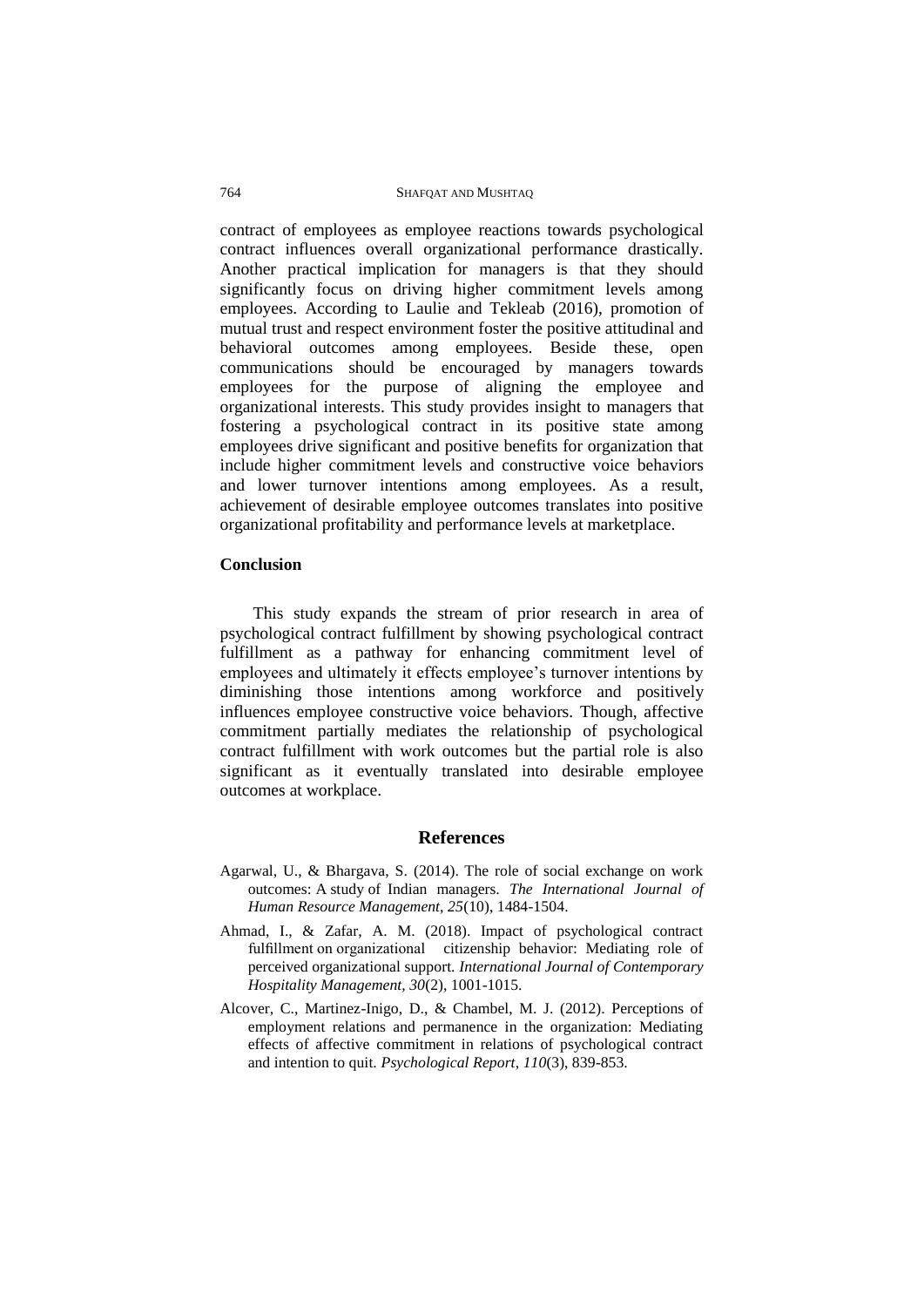- Arshad, R., & Sparrow, P. (2010). Downsizing and survivor reactions in Malaysia: Modeling antecedents and outcomes of psychological contract violation. *The International Journal of Human Resource Management*, *21*(11), 1793-1815.
- Bal, P. M., de Cooman, R., & Mol, S. T. (2013). Dynamics of psychological contracts with work engagement and turnover intention: The influence of organizational tenure. *European Journal of Work and Organizational Psychology, 22*(1), 107-122.
- Bukhari, Z. (2008). Key antecedents of organizational citizenship behavior (OCB) in the banking sector of Pakistan. *International Journal of Business and Management*, *3*(12), 106-115.
- Chang, H. T., Hsu, H. M., Liou, J. W., & Tsai, C. T. (2013). Psychological contracts and innovative behavior: A moderated path analysis of work engagement and job resources. *Journal of Applied Social Psychology*, *43*(10), 2120-2135.
- Collins, M. D. (2010). The effect of psychological contract fulfillment on manager turnover intentions and its role as a mediator in a causal, limited-service restaurant environment. *International Journal of Hospitality Management, 29*(4), 736-742.
- Colquitt, J. A., Baer, D. M., & Long, D. M. (2014). Scale indicators of social exchange relationships: A comparison of relative content validity. *Journal of Applied Psychology, 99*(4), 599-618.
- Conway, N., & Briner, R. B. (2002). Full-time versus part-time employees: Understanding the links between work status, the psychological contract, and attitudes. *Journal of Vocational Behavior, 61*(2), 279-301.
- Conway, N., & Coyle-Shapiro, J. A. M. (2012). The reciprocal relationship between psychological contract fulfillment and employee performance and the moderating role of perceived organizational support and tenure. *Journal of Occupational and Organizational Psychology, 85*(2), 277- 299.
- Conway, N., & Briner, R. B. (2005). *Understanding psychological contracts at work: A critical evaluation of theory and research*. Oxford University Press.
- Fontinha, R., Chambel, M. J., & Cuyper, N. D. (2014). Training and the commitment of outsourced information technologies' workers: Psychological contract fulfillment as mediator. *Journal of Career Development*, *41*(4), 321-340.
- Hu, Y., Wu, X., Zong, Z., Xiao, Y., Maguire, P., [Qu, F.,](https://loop.frontiersin.org/people/244787/overview) Wei, J., & Wang, W. (2018). [Exploring](https://loop.frontiersin.org/publications/51907956) the influence of ethical leadership on voice behavior: How [leader-member](https://loop.frontiersin.org/publications/51907956) exchange, psychological safety and psychological [empowerment](https://loop.frontiersin.org/publications/51907956) influence employees' willingness to speak out. *Frontiers in Psychology, 9*(1), 1-10.
- Hui, C., Lee, C., & Rousseau, D. M. (2004). Psychological contract and organizational citizenship behavior in China: Investigating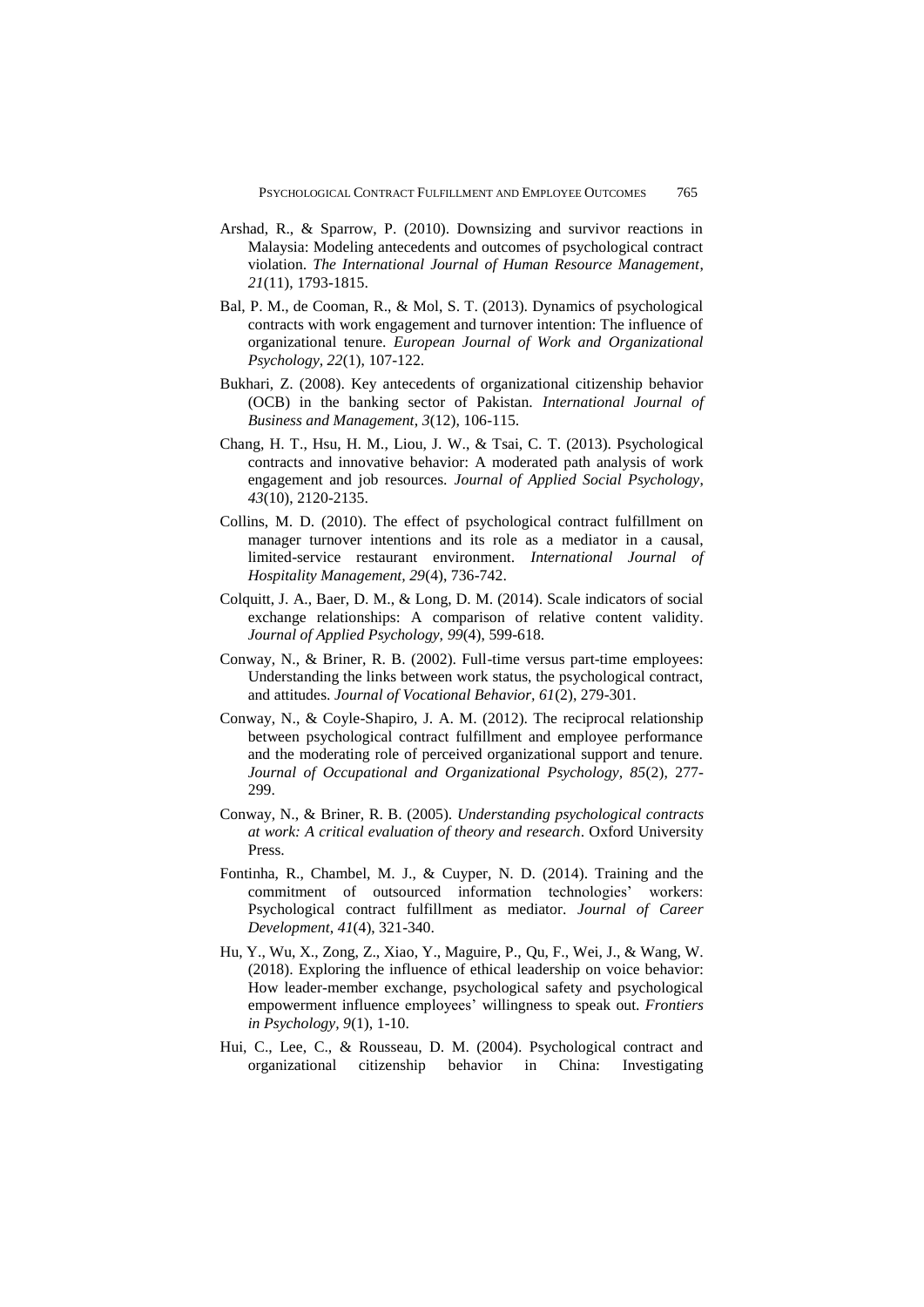generalizability and instrumentality. *Journal of Applied Psychology, 89*(2), 311-321.

- Khaliq, A., Mehmood, K., Kamboh, A. Z., Durrani, K., Zarar, M. H., & Nazar, S. (2019). Psychological contract fulfillment on employee's reactions within the context of organizational justice. *SEISENSE Journal of Management, 2*(3), 42-57.
- Kickul, J., Lester, S. W., & Belgio, E. (2004). Attitudinal and behavioral outcomes of psychological contract breach: A cross cultural comparison of the United States and Hong Kong Chinese. *International Journal of Cross Cultural Management, 4*(2), 229-252.
- Kuvaas, B. (2006). Performance appraisal satisfaction and employee outcomes: Mediating and moderating roles of work motivation. *The International Journal of Human Resource Management, 17*(3), 504-522.
- Laulie, L., & Tekleab, A. G. (2016). A multi-level theory of psychological contract fulfillment in teams. *Group and Organization Management, 41*(5), 658-698.
- Liu, Z. (2019). Impact of psychological contract fulfillment on micro-firm clerks: An empirical study in China. *African Journal of Business Management, 13*(10), 343-352.
- Maynes, T. D., & Podsakoff, P. M. (2014). Speaking more broadly: An examination of the nature, antecedents, and consequences of an expanded set of employee voice behaviors. *Journal of Applied Psychology, 99*(1), 87.
- Meyer, J. P., & Allen, N. J. (1997). *Commitment in the workplace: Theory, research, and application*. Sage Publications.
- Meyer, J. P., Allen, N. J., & Smith, C. A. (1993). Commitment to organizations and occupations: Extension and test of a three-component conceptualization. *Journal of Applied Psychology, 78*(4), 538-551.
- Ng, T. W. H., Feldman, D. C., & Butts, M. M. (2014). Psychological contract breaches and employee voice behavior: The moderating effects of changes in social relationships. *European Journal of Work and Organizational Psychology, 23*(4), 537-553.
- O' Campo, P., & Dunn, J. R. (2012). Introduction. In P. O' Campo & J.R. Dunn (Eds.), *Rethinking social epidemiology: Toward a science of change* (pp. 1-22). New York, NY: Springer.
- Podsakoff, P. M., MacKenzie, S. B., & Podsakoff, N. P. (2012). Sources of method bias in social science research and recommendations on how to control it. *Annual Review of Psychology, 63*(1), 539-569.
- Rayton, B. A., Brammer, S. J., & Millington, A. I. (2015). Corporate social performance and psychological contract. *Group and Organization Management, 40*(3), 353-377,